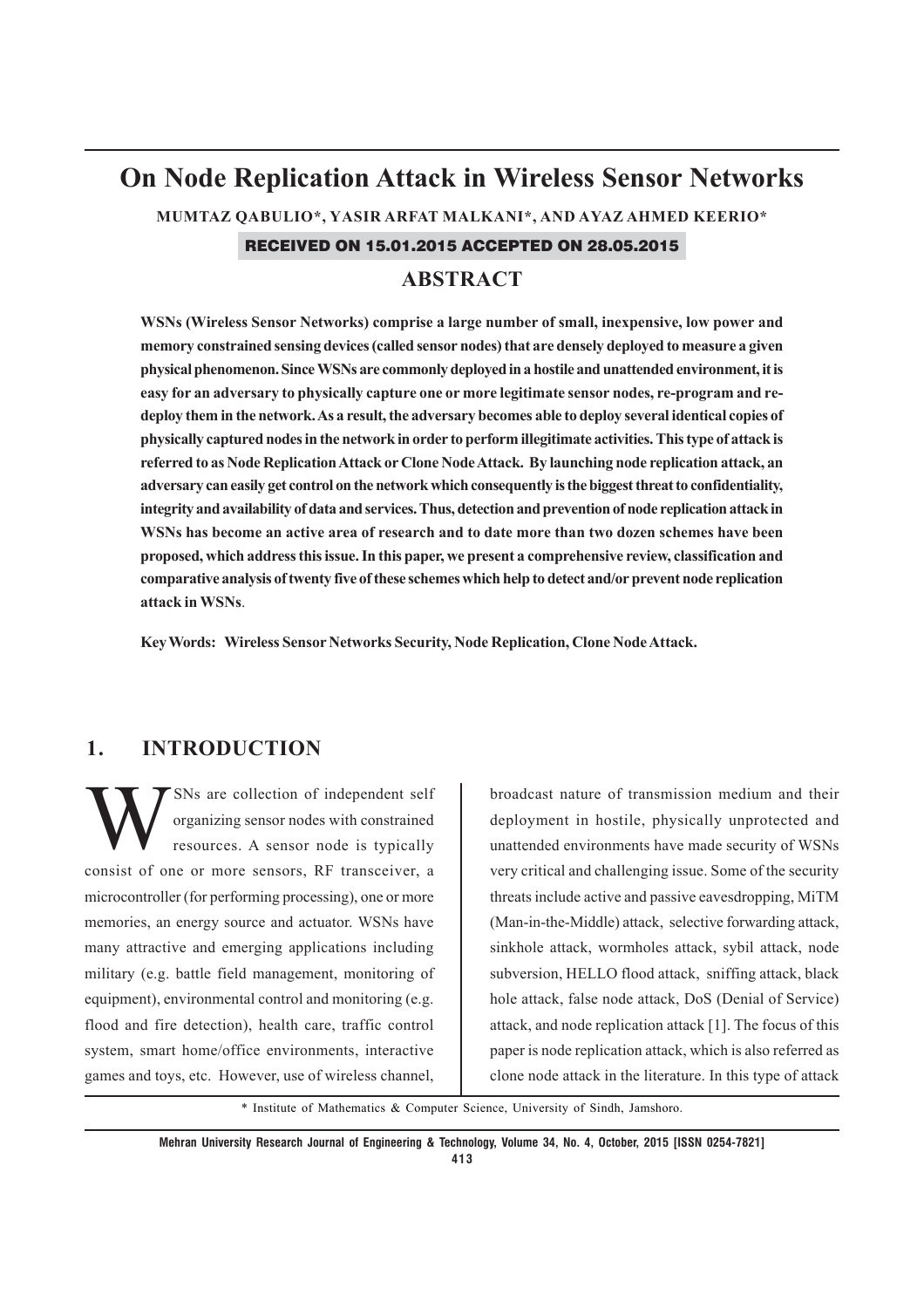an adversary first physically captures one or more legitimate node(s) of the WSN, creates clone nodes of the captured node(s) by copying their  $ID(s)$ , and then deploy them in the network. Once adversary succeeds in launching node replication attack, it is possible to launch several other active and passive attacks, such as intrusion, packet modification, DoS attack and selective forwarding, etc [1]. Recently node replication attack has got significant attention from researchers and more than two dozen schemes and protocols [2-29] have been proposed for resiliency against node replication attack in static as well as mobile WSNs. In this paper, we have surveyed both types of approaches and have also classified and compared them in terms of communication cost, memory cost and type of approach they use.

The rest of this paper is organized as follows. Section 2 is the motivation and contribution, which describes the justification, need and the main contribution of this piece of work. Section 3 presents the classification and working mechanism of the approaches proposed to date addressing the issue of node replication attack. In section 4, a detailed comparative analysis of all of the discussed schemes is presented, and finally section 5 concludes the paper.

#### **2. MOTIVATION AND CONTRIBUTION**

During the last decade extensive work has been done to detect and mitigate the node replication attacks in static as well as mobile WSNs. In order to provide the state-ofthe-art on node replication attack several survey papers [2-4, 26-27] have also been published, each of which has its own trade-offs. For example in [2], Singh, et. al. have discussed protocols for handling node replication attack in static WSNs only, while in [3], Ansari, et. al. have surveyed node replication resiliency techniques available for mobile WSNs only. In [4], authors have presented a

survey on distributed protocols addressing the issue of node replication attack, but it lacks discussion on centralized approaches. To the best of our knowledge, none of the mentioned surveys have provided comprehensive classification of the node replication attacks detection and prevention techniques for both static as well as mobile WSNs and prior surveys are also lacking probabilistic analysis of these schemes. In this paper, we have filled the gap left by prior surveys and exhibit the description and classification of the 25 schemes and protocols that have been proposed for detection and prevention of node replication attack in both static as well as mobile WSNs. Further, a comparative study of the classified schemes and protocols is also carried out. In addition, this paper also includes probabilistic analysis of 11 protocols. Succinctly, this paper will be a guide for those newbie researchers who wants to work for the detection and prevention of node replication attack in WSNs as well as this paper will be helpful for WSNs application developers to select the best suited protocol for their application(s) in order to mitigate the node replication attack.

# **3. CLASSIFICATION OF NODE REPLICATION ATTACKS DETECTION AND PREVENTION SCHEMES**

Figs. 1-2 show the classification of the schemes proposed to date for detecting and mitigating node replication attacks in WSNs. These can be classified into two broad categories: Node replication resiliency schemes for static WSNs and for mobile WSNs respectively. In static WSNs nodes are fixed and they are supposed not to change their location; whereas in mobile WSNs nodes keep changing their location. They use ad-hoc topology where any time any node can be added or removed, and the structure of the network is keep changing. Further classification is done in each of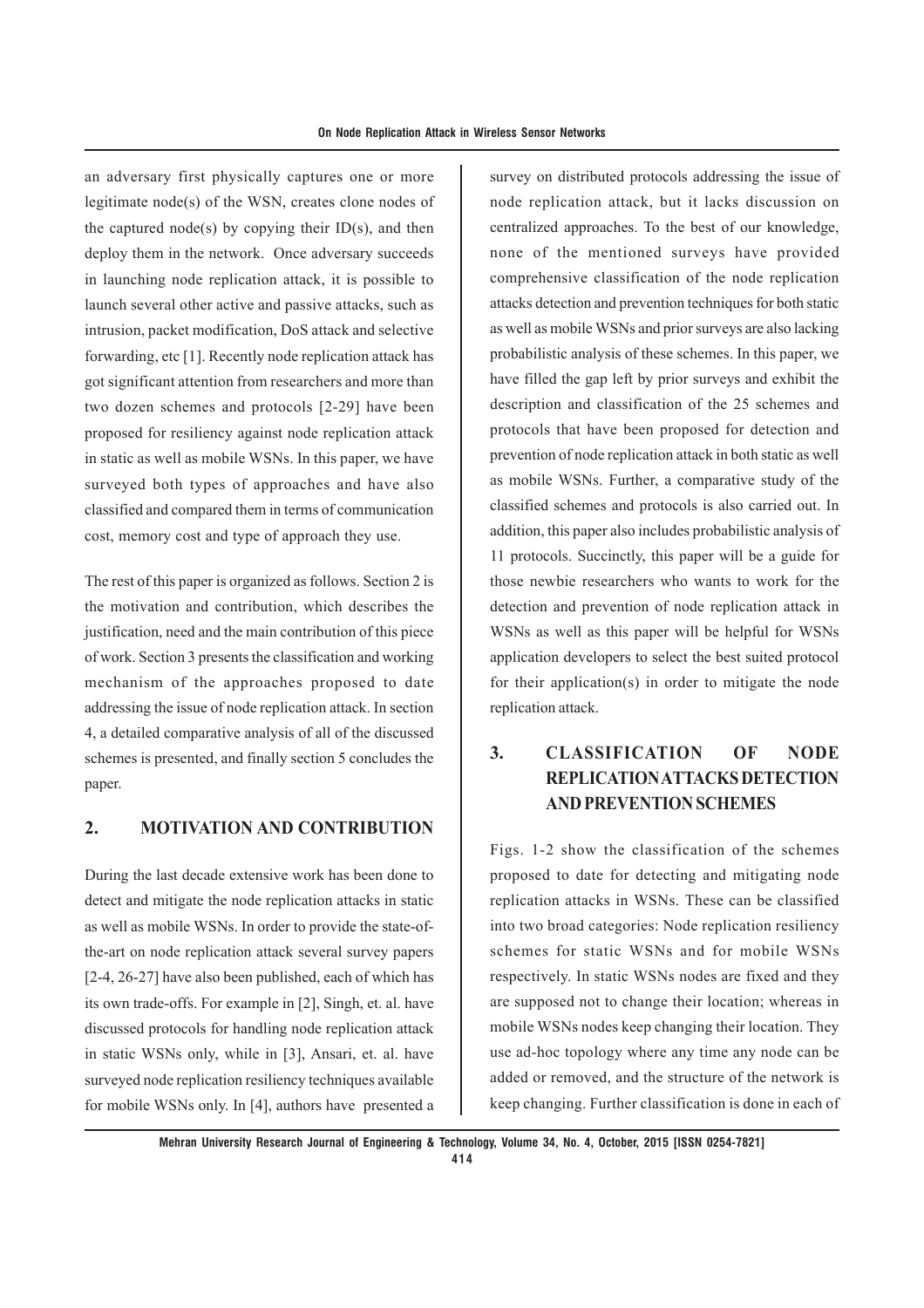the above mentioned categories as: distributed and centralized schemes respectively. Distributed and centralized schemes are further divided as location dependent and location independent schemes. Centralized schemes are simple and are very first solution to prevent the node replication attacks. These

schemes heavily rely on BS (Base Station**)**, which is considered as a powerful central node. All the information is stored at BS and it is responsible for decision making and detecting replicated nodes. Whereas distributed techniques does not rely on single central authority or node. Instead replicated nodes are



*FIG. 1. CLASSIFICATION OF NODE REPLICATION ATTACK RESILIENCY SCHEMES IN STATIC WSNS*



*FIG. 2. CLASSIFICATION OF NODE REPLICATION ATTACK RESILIENCY SCHEMES IN MOBILE WSNS*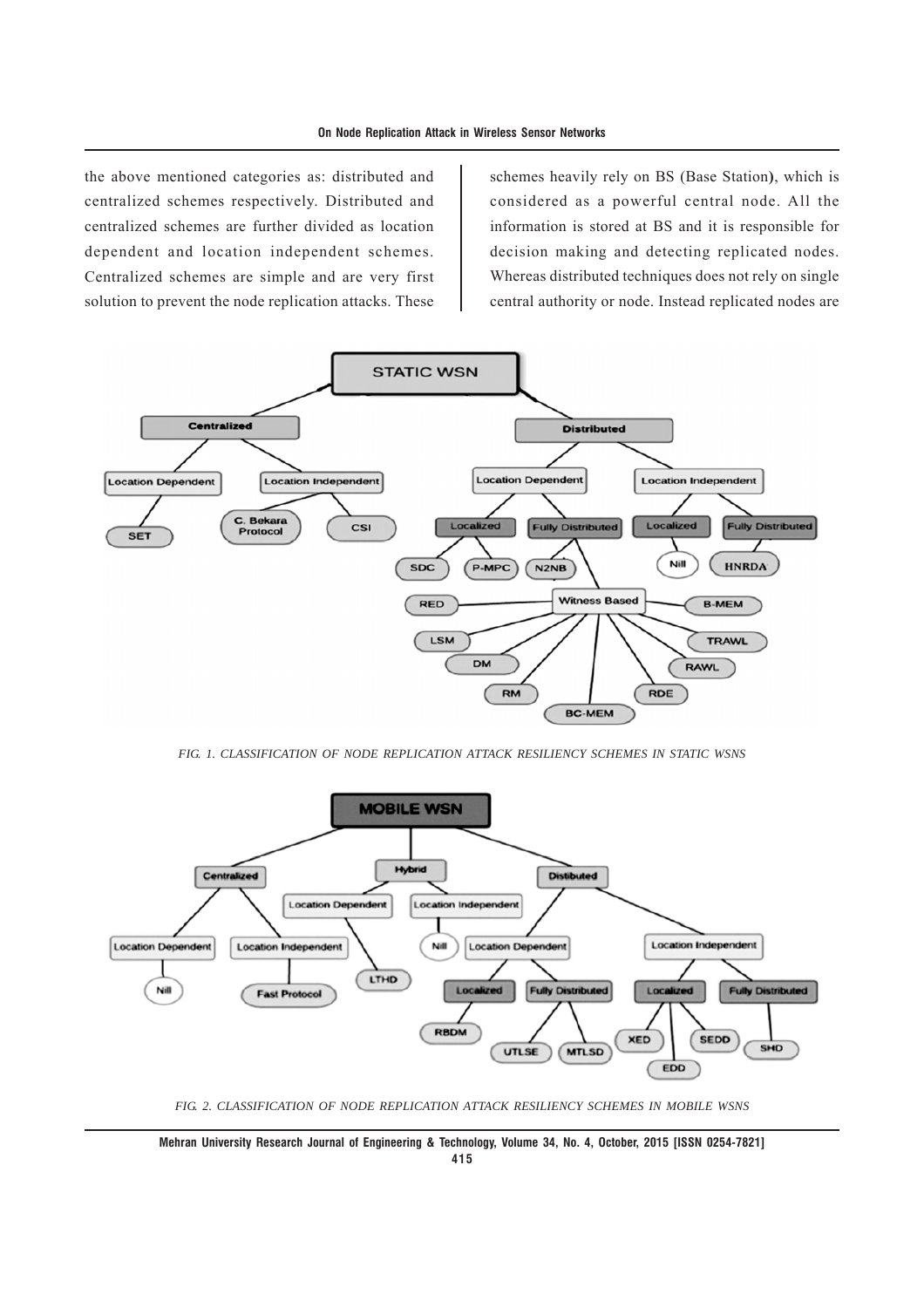detected either by neighbor nodes, by randomly selected nodes (i.e. witness nodes), or by combined effort of all the nodes in the network. Location dependent schemes, makes use of nodes physical location for taking decision about replicated nodes. While location independent schemes detects replicated nodes without using nodes location information. Each of the subcategory is additionally divided as localized scheme or fully distributed scheme. The localized schemes are special form of distributed schemes where replicated nodes are detected with combine effort of only one hope neighbor nodes of subsequent node. While in fully distributed schemes any combination of nodes within a network detects the replica nodes. In subsequent subsections approaches belonging to each of the above mentioned categories are described briefly followed by the comparative analysis and discussion.

# **3.1 Centralized Techniques for Detecting Node Replication Attacks in Static WSNs**

SET [5] makes use of set operations to reduce communication overheads. It logically divides network into non-overlapping sub-regions, nodes in sub-regions forms exclusive subsets called clusters. Each cluster is consisted of cluster head and member nodes. All nodes are assigned unique ids. Cluster heads first collects list of node ids in region and sends them to root of sub-tree in form of subset. Roots then send their reports to BS and BS detects node replication attack by calculating intersection of any two received reports of sub-trees. The scheme proposed by Bekara et, al. [6] uses group based deployment of nodes. Each node has unique ID and it belongs to unique generation. The basic idea of this protocol is that, when a node is deployed it must belong to newly deployed generation. All legitimate nodes know the current generation. Thus, when an adversary makes clones of the node, cloned nodes have same generation id as the original node, which causes generation conflict to occur and hence clone is detected. In [7], CSI (Compressed Sensing-Based Clone Identification), each node in the network broadcasts á (fixed number of sensed data) to its one hope neighbor nodes. Sensor nodes aggregate and forward the received sensed number from their successor nodes along the aggregation tree using compressed sensing-based data gathering techniques to the BS. BS then retrieves the fixed sensed reading from resultant tree. According to CSI technique node with sensor reading greater than á is cloned one, because genuine node can report a number once.

# **3.2 Distributed Techniques for Detecting Node Replication Attacks in Static WSNs**

In [8], N2NB (Node to Network Broadcasting) protocol each node stores location information of its all neighbors and each node in WSN broadcasts an authenticated message along with its localization information after fixed interval time. If receiver node receives multiple location claims for one node it invokes a revocation method against the sender node. This process is repeated by every node in the network that ultimately excludes the replicated node from the network. DM (Deterministic Multicast) protocol is proposed by Parno, et. al. [8], which is a witness based approach. In DM protocol claimer node broadcasts its location information to reporter node (neighbor nodes) and reporter node forwards claim to witness node. Witness node stores location along with id. Thus, when adversary replicates the node, witness node receives two different location claims for same node id and detects the attack. In [8] LSM (Line Select Multicast) protocol, a unique key is used to create digitally signed location-claims for each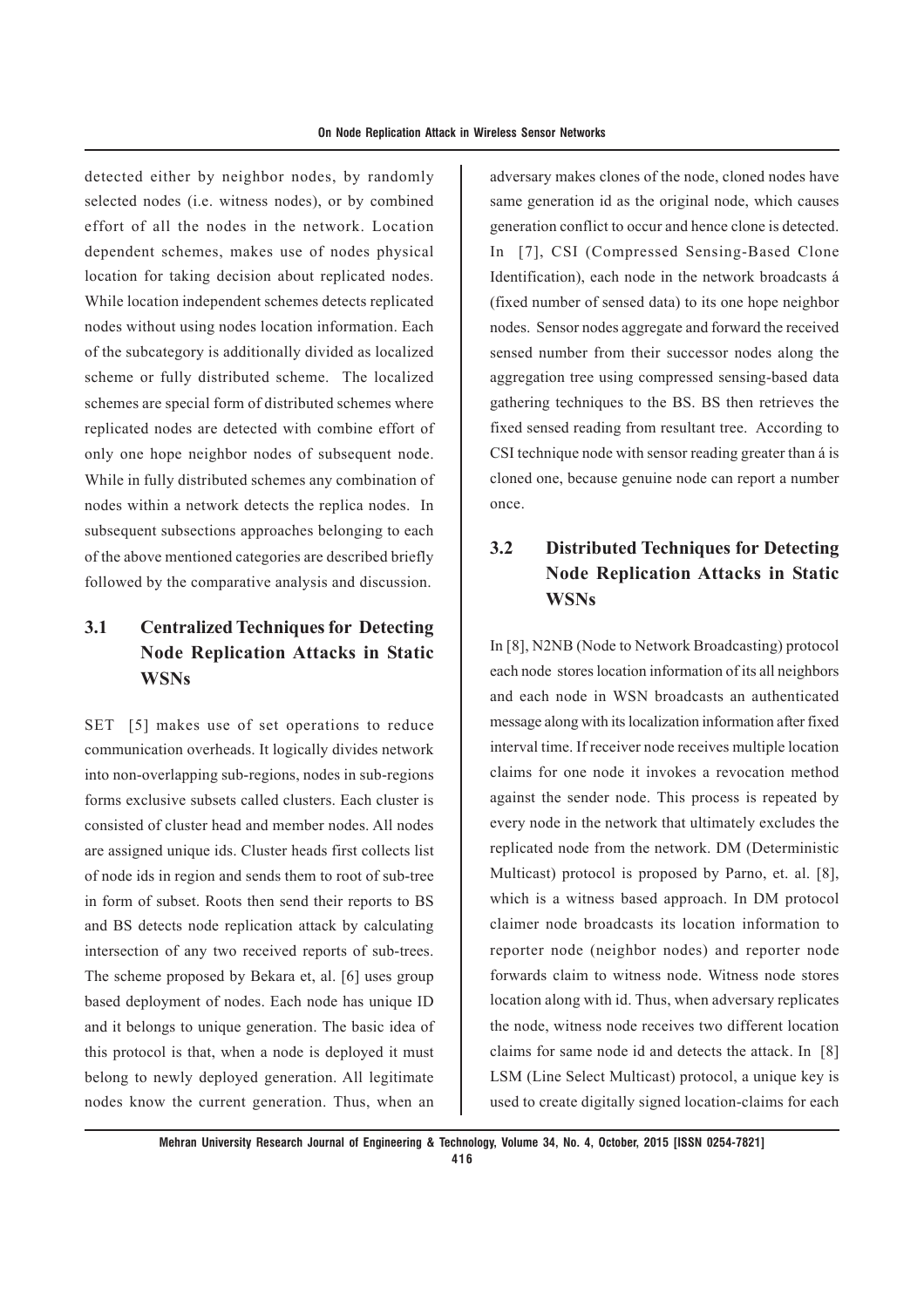node. Nodes then send their location claims to selected witnesses. All intermediary nodes between sources to destination also stores location claim and server the purpose of additional witnesses. Each intermediary node before forwarding claim to next hope in path matches it with already stored claims. Two different claims with same id points to replicated node. After replica detection, a revocation action is taken against replica node. RM (Randomize Multicast) [9] protocol is similar to LSM. The only difference is, in LSM all intermediary nodes, between sender node and witness node, are also considered as witness and saves location claim. While in RM all witnesses are selected randomly. This randomized selection of witnesses make witnesses unpredictable for adversary. RED (Randomized Efficient Distributed) [10-11] protocol works in two steps. In first step BS broadcasts a random value, rand, to each node in network. In second step, called detection phase, nodes broadcast their digitally signed claims to neighbor nodes. Witness nodes are then selected by neighbor nodes. When witness receives location claim it checks whether it is first time receiving location claim for this ID, if yes then it stores the claim in respective memory. Then, when next time claim from same node ID is received, witness nodes compare the received claim with already stored location claims, if it finds two different location claims it invokes revocation method. In RAWL (RAndom WaLk) [12], a node starts many random walks in the network and then select nodes it has went through as witness nodes. RAWL protocol has four steps. First, nodes broadcast their signed location claim. Second, the node's neighbors forward location claim to some randomly selected nodes. In third step, randomly chosen nodes send the message to start random walk, the message contains location claim. In fourth step, if conflicting claims for same ID are received, witness will invoke revocation. TRAWL (Table-Assisted RAndom WaLk) [12] is a variant of RAWL protocol. It works

same as RAWL protocol except that it includes a trace table at each node for recording location claim entries. RDE (Randomly Directed Exploration) [13] protocol is a witness node-based technique. In RDE protocol, during detection phase, nodes broadcast their claim message containing neighbor list to randomly selected neighbors. Previous claim transmission forms a direction, and then the intermediate node tries to follow that direction to forward the message. This protocol is quite simple and consumes less memory during detection. In [14] Znaidi, et. al. have proposed a HNRDA (Hierarchical Node Replication Detection Algorithm), which uses cluster based approach [15] and bloom filter to detect replicated nodes in the network. LM (Localized Multicast) [16] protocol randomly selects witness nodes from the nodes located in limited geographic region called cell. The LM approach maps node's ID to one or more cells, and uses randomization within the cells to increase the protection and security of the scheme. This randomization also increases the probability of detecting replicated nodes. LM approach has two variants called SDC (Single Deterministic Cell) and P-MPC (Parallel Multiple Probabilistic Cells). In [17], Zhang, et. al. have proposed two variants of memory efficient protocols: (1) B-MEM (Memory Efficient Multicast using Bloom) filters, which uses Bloom filters (memory efficient data structure) and (2) BC-MEM (Memory Efficient Multicast using Bloom filters and Cell) protocol. Note that the detailed description of some of the schemes [14-17] is not presented here due to the paper space limits.

### **3.3 Centralized Techniques for Detecting Node Replication Attacks for Mobile WSNs**

Ho, et. al. [18] have proposed a centralized technique, called Fast Detection of Replica Node Attack in Mobile Sensor networks, which is based on SPRT (Sequential Probability Ratio Test) [19]. This scheme makes use of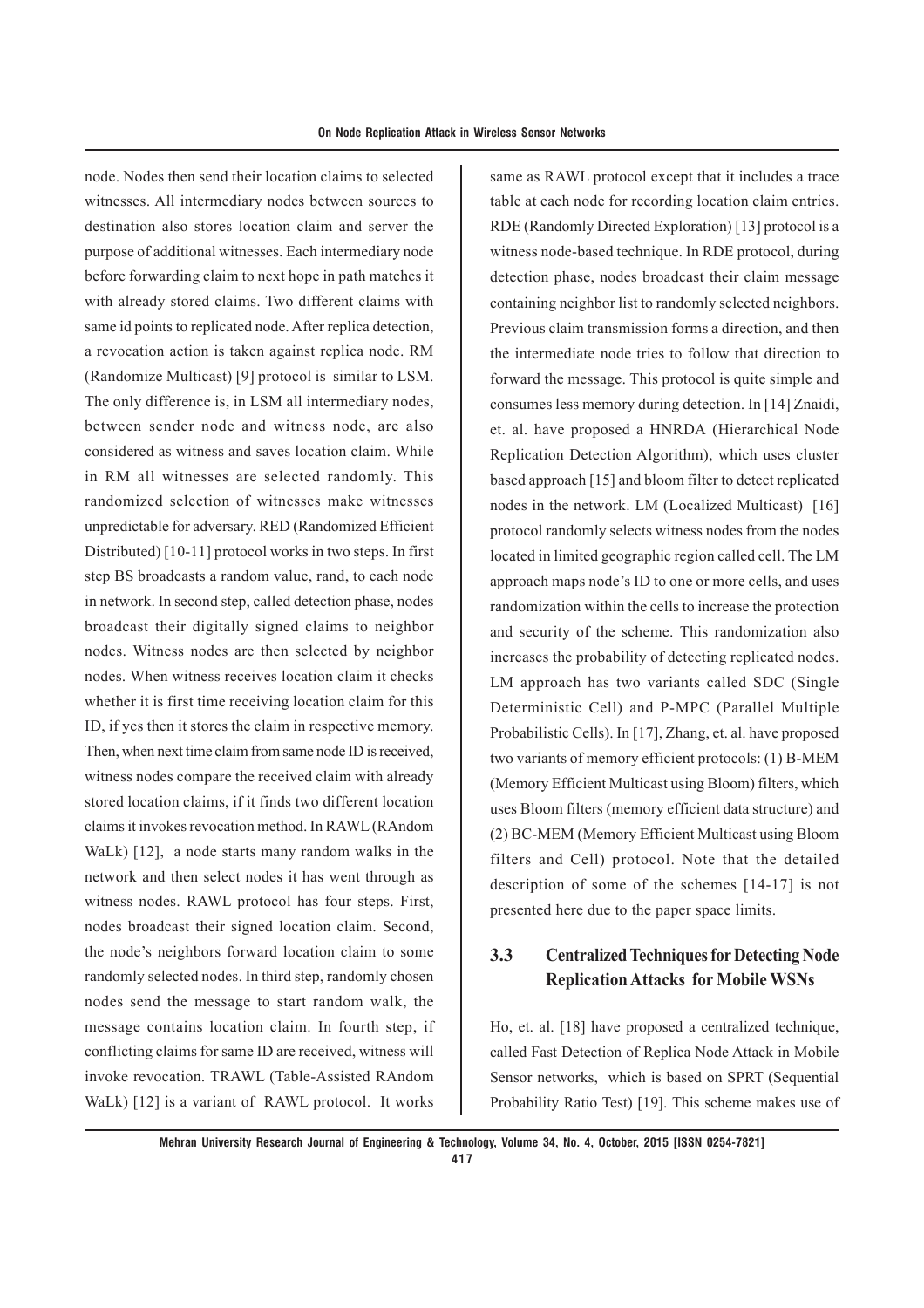node speed and nodes location information. Protocol is formed on fact that the legitimate node should never move at speeds more than the system-configured maximum speed. Hence, the legitimate sensor nodes are allowed to move up to speed of maximum system-configured speed. At the other hand, compromised nodes could move at speed more than system-configured speed. If such nodes are founded there is probability of existence of replicated nodes.

# **3.4 Distributed Techniques for Detecting Node Replication Attacks for Mobile WSNs**

In [20-21], authors have proposed a distributed technique – called XED (Extremely Efficient Detection) – for the solution of node replication attacks for mobile WSNs. Since selection of witness node involves high communication and energy overheads, XED does not make use of witness-based approach. Instead, it uses challenge-and-remember strategy to detect node replication attack. Each sensor node has random number generator and has a unique ID assigned. When two nodes come in each other's communication range, they generate random numbers and exchange them. Exchanged numbers are then stored in their memory table along with neighbor's node ID received random number and generated random number. When both nodes meet again they again generate and exchange RN (Random Numbers). At this time, nodes first search memory table to check availability of neighbor node, if found, nodes ask to send previously exchanged RN. If sent number matches with the number already stored in memory table, node is verified as authenticated node and previously generated and received RN are replaced with currently generated and received RN. In other case, node is considered as replica node and a revocation message for replicated node is broadcasted. EDD

(Efficient Distributed Detection) [20-23] scheme has two steps (offline step and online step). The offline step is performed before deployment of sensor nodes. It deals with calculation of interval length and threshold of the two nodes met in a certain interval. The online step is performed by each node per move. It deals with exchanging and comparing the messages of different nodes and detects node replication attack. Since EDD scheme has high memory overheads, SEDD (Storage-Efficient EDD) [23] has been proposed. SEDD scheme works in the same way as EDD, however instead of analyzing and storing messages of all nodes of the network, each node only analyses a subset of the network nodes, called monitor set, in a specific time interval. By adopting this approach memory overhead is significantly reduced. SHD (Single-Hop Detection) [24], makes use of identity-based public key system where each node stores unique private key and a master public key. The protocol is divided into fc (fingerprint claim) and fingerprint verification phases. In fc phase, each node signs its neighbor node list. Signed neighbor list is fingerprint claim fc of its current neighborhood community. fc is then forwarded to one hope neighbors. Neighbors after receiving claim verify fingerprint claim and locally store fc. In second phase, when two nodes meet with each other, they exchanges their witness node lists and perform intersection. If intersection of both lists is non-empty, both nodes check for fc conflict. The two fc with the same ID and private key claiming two different neighborhood communities leads to node replication. Xiaoming, et. al. [25] have proposed two mobility assisted, distributed and location based protocols for detecting replicatd nodes in mobile WSN. The two protocols are UTLSE (Unary Time Location Storage and Exchange) and MTLSD (Multi-Time-Location Storage & Diffusion). The protocols are based on movement of nodes in network; hence they are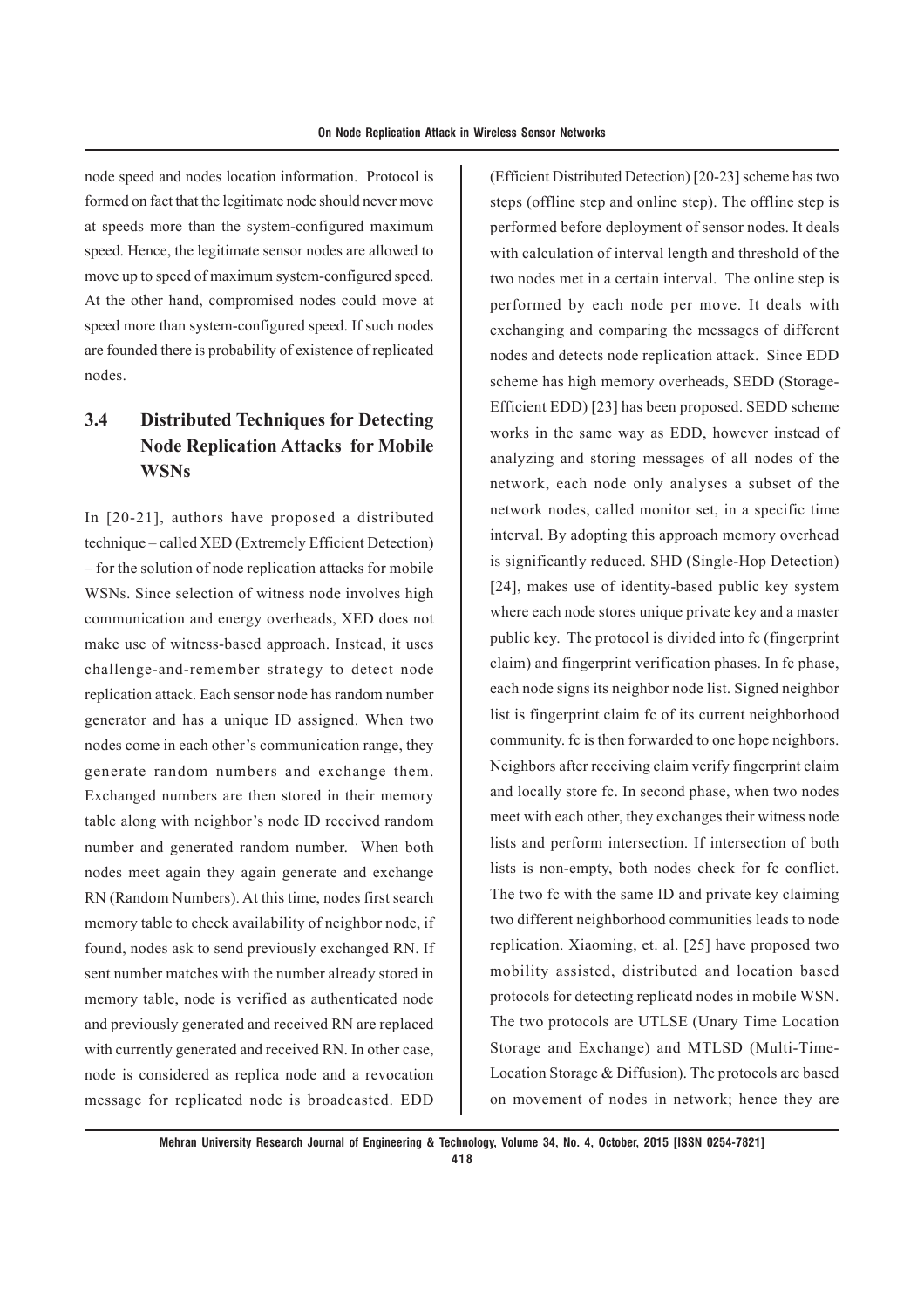independent of routing protocol and are suitable for various mobile settings. In [26], authors have proposed RBDM (Range-Based Distributed Detection Method) . It is a distance based approach that exploits RSSI (received signal strength indication) to calculate the distance between nodes. Ko, et. al. [27] have proposed a scheme that exploits trusted BS. Each node is assigned a unique ID and pair of identity-based public and private keys. Along with this each node records ID's of all its neighbors in a table called neighbor table. When any node moves to another location in the network, it broadcasts rejoining claim to new neighbors. All neighbor nodes first verify the signature. If the signature is verified, each neighbor node broadcasts rejoining claim to randomly selected nodes. When destination node receives rejoining claims, it again validates the signature and checks the node i ID in its neighbor table. If neighbor table does not contain ID, receiver node sends rejoining claim to BS for handling the problem. Existence of node's ID in neighbor table shows that the receiver node is not only new but is also previous neighbor of node i. Receiver node then checks whether node i is still existing in neighborhood by sending one-hope challenging message. If existing claim is received, neighbors of node i become witness of replicated attack.

### **4. COMPARATIVE ANALYSIS AND DISCUSSION**

### **4.1 Comparison of Node Replication Attacks in Static WSNs**

Firstly, all centralized techniques such as SET[5]. Bekara's protocol [6] and CSI [7] schemes suffer from one common problem that these have single point of failure. In addition to this, SET protocol is highly complex due to its five components (exclusive subset construction, authentication of subset covering, distributed set Computation, interleaved authentication on subset trees, and verifiable random selection). Protocol proposed by Bekara, is not only capable of detecting replicated node but is also capable of detecting intrusion and renewal of key after a short time interval makes it quite difficult for an attacker to succeed in establishing keys in the network. Consequently, attacker is unable to deploy replicated nodes. CSI has lowest communication overhead and highest probability rate for detecting replica nodes [7]. In contrast to centralized schemes, distributed techniques are more reliable. Failure of the BS node does not crash the entire system. The distributed protocol N2NB [8] is capable of detecting 100% duplicated location claims by having assumption that, authenticated broadcast reaches at every node in network. However, if an adversary jams some key nodes in the network, this assumption will not be holding true and consequently the probability of detecting replica nodes will decrease. The main drawback of N2NB is that it has significant communication overhead. As compared to N2NB protocol, DM [8] minimizes processing/ communication overheads by selecting a fixed number of witnesses, however, those fixed nodes can be compromised by an adversary easily, thus can lose resiliency against attack. In LSM [8] cloned node is detected at intersecting node of two paths where two different location claims are received with same ID. In LSM larger drawn line segment increases probability of intersection significantly. But smaller line segments will significantly reduce probability of detecting replica nodes. LSM has second lowest rate (as shown in Table 2) of detecting attack being discussed. Further, it has low communication and storage overheads. In RM [9] protocol all witnesses are selected randomly. This randomized selection of witnesses make witnesses unpredictable for adversary. Hence it has high resiliency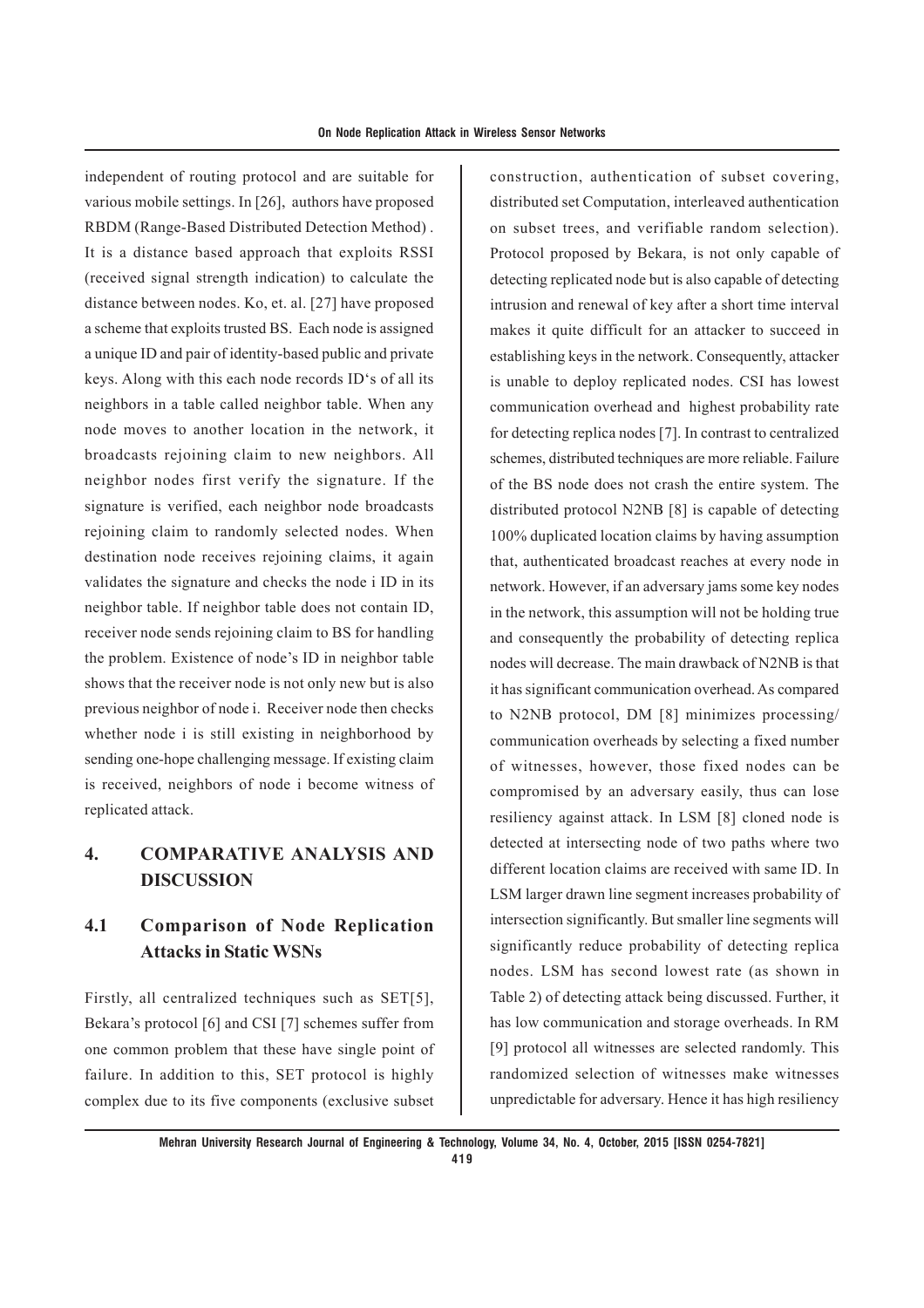of detecting replicated nodes, but as compared to other techniques RM has lowest probability of detecting replicas among all techniques. The RED [10] protocol has higher resiliency of detecting replicated nodes as compared to LSM and has higher replicas detection rate than RM, DM and LSM protocols, however it has high communication overheads. In SDC [16] witness nodes are chosen randomly from the nodes of a given set instead of the whole network as in the RM protocol. It also provides higher resiliency against node replication attack and it also has good rate of detecting replicas. P-MPC [16] protocol works same as SDC, but is more memory efficient than SDC and also has better rate of detecting replicated nodes in WSNs. RAWL[12] distributes responsibility of selecting witness node to every intermediary node passed in random walk, so for an adversary it becomes quite difficult to find witness nodes. While TRAWL [12] protocol works same as RAWL but as compared to RAWL it significantly reduces memory overheads by making use of trace table, where only an entry for a node is recorded rather than storing location claim. However, both protocols have high rate of detecting replica nodes. Table 2 shows comparison of the discussed protocols and schemes in terms of used approach, nature of technique (centralized vs. distributed) along with communication cost and memory cost. Note that table 1 contains list of notations used in Tables 2-3.

### **4.2 Comparison of Defending Node replication Attacks Schemes in Mobile WSNs**

There has been done less work for detecting node replication attacks for mobile WSNs and only few schemes are proposed, while a very few of them are implemented. The protocol proposed in [18] for mobile WSNs is a centralized technique so it suffers from the problem of single point of failure. In addition to this, it exploits GPS devices which are more expensive, therefore it involves high cost. XED [22] is a distributed technique and its working is quite simple. The advantage of XED algorithm is that it has low memory and communication overheads but at the same time it has less probability of detecting replicas in network and it is vulnerable to smart attacks [4]. SEDD [23] and EDD [23] are also distributed techniques; they do not rely on location information of node and both protocols have less communication overheads, however EDD is not efficient solution for largescale networks. Also note that EDD has high computation overhead. RBDM [26], a location independent method, works well for both small-scale as well as large-scale sensor networks, however its actual communication and computation cost is unknown. Theoretically RBDM has 100% probability for detecting replica nodes. Table 3 shows comparative analysis of various protocols for defending node replication attack in mobile WSN.

| n | Number of Nodes in the Network                             | ÷           | <b>Communication Radius</b>                                                            |
|---|------------------------------------------------------------|-------------|----------------------------------------------------------------------------------------|
| g | Number of Witnesses Selected by each Neighbor              | $\mathbf n$ | Number of Cluster Heads                                                                |
| s | Number of Nodes in a Cell                                  | k           | Average Number of Line Segments for each Claim                                         |
| a | The Node Sending the Location Claim                        |             | Size of Location Claim                                                                 |
| W | The Number of the Witness Nodes that Store the Local Claim | $+2$        | The Number of Bytes that a Bloom Filter Uses to Record the<br>Membership of an Element |

**TABLE 1. NOTATIONS USED IN TABLES 2-3**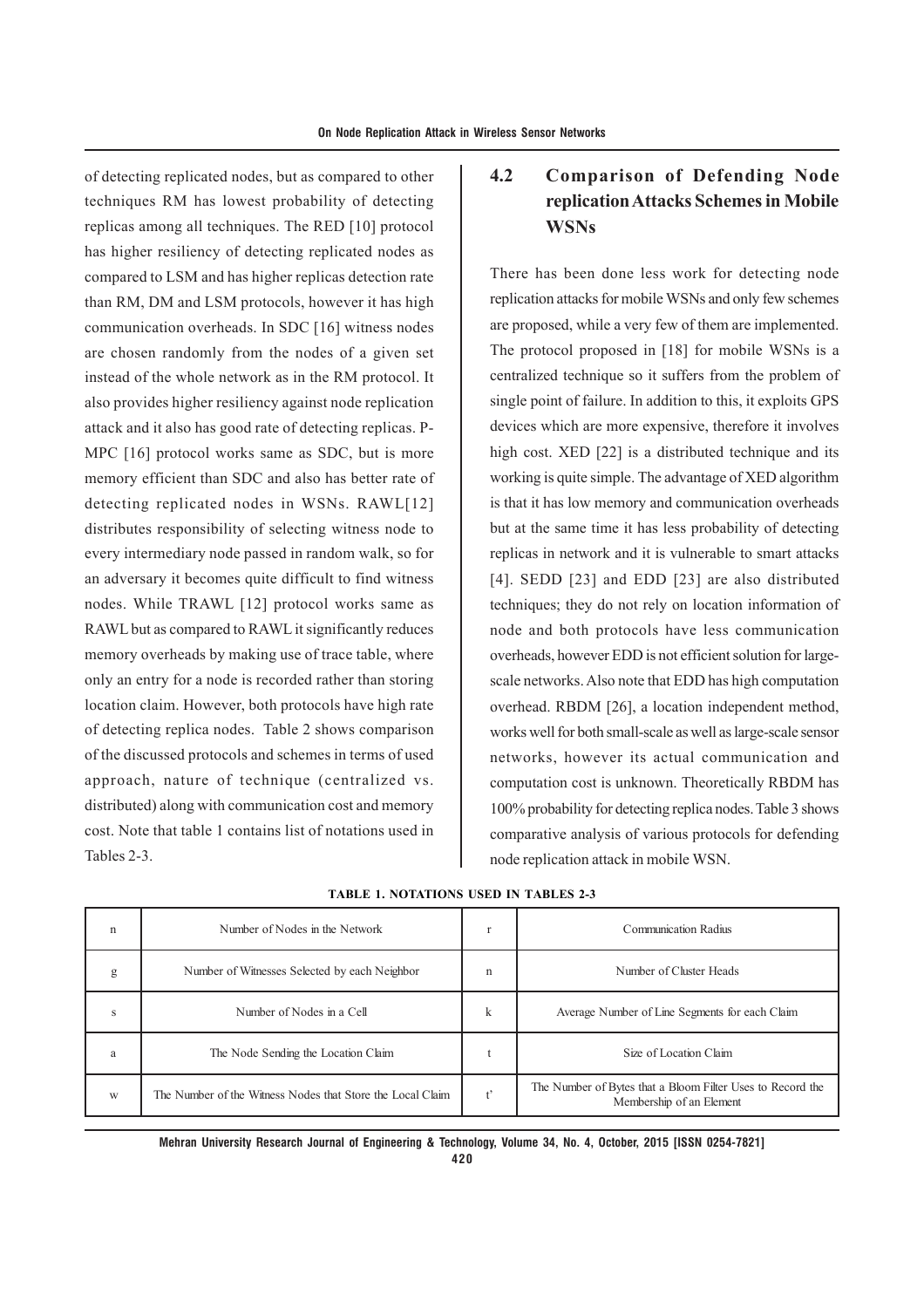| On Node Replication Attack in Wireless Sensor Networks |  |  |  |  |
|--------------------------------------------------------|--|--|--|--|
|--------------------------------------------------------|--|--|--|--|

| Protocols                                                               | Centralized/<br>Approach<br>Distributed              |             | Communication<br>Cost | Memory<br>Cost       |
|-------------------------------------------------------------------------|------------------------------------------------------|-------------|-----------------------|----------------------|
| Node to Network Broadcasting                                            | Location-Based                                       |             | $O(n^2)$              | O(1)                 |
| Deterministic Multicast                                                 |                                                      |             |                       | O(g)                 |
| Randomized Multicast                                                    | <b>Distributed</b><br>Location-Based + Witness-Based | $O(n^2)$    | $O(\sqrt{n})$         |                      |
| Line Select Multicast                                                   |                                                      |             | $O(n\sqrt{n})$        | $O(\sqrt{n})$        |
| A Group Based Deployment Protocol by Bakar                              | (Generation/Group Based)                             | Centralized | $O(\sqrt{n})$         | O(1)                 |
| Randomized, Efficient Distributed                                       | Location-Based + Witness-Based                       |             | $O(g.0.dn\sqrt{n})$   | O(g.p.d)             |
| Hierachical Node Replication Detection                                  | Cluster Based (Uses Bloom Filer                      | Distributed | O(n)                  |                      |
| SET (Set Operations)                                                    | Location-Based                                       | Centralized | O(n)                  | O(d)                 |
| Compressed Sensing Based                                                | <b>Sensed Data Based</b>                             |             | O(n)                  | $\overline{a}$       |
| Single Deterministic Cell                                               |                                                      |             | $O(r.\sqrt{n})+O(s)$  | $O(\omega)$          |
| Parallel Multiple Probabilistic Cell                                    |                                                      | Distributed | $O(r.\sqrt{n})+O(s)$  | $O(\omega)$          |
| RandomWalk                                                              |                                                      |             | $O(\sqrt{nlogn})$     | $O(\sqrt{n \log n})$ |
| Table-Assisted Random Walk                                              | Location-Based + Eitness-Based                       |             | $O(\sqrt{nlogn})$     | O(1)2                |
| Randomly, Directed Exploration                                          |                                                      |             | $O(d.n\sqrt{n})$      | O(1)                 |
| Memory Efficient Multicast                                              |                                                      |             | $O(k.n.\sqrt{n})$     | $O(tk+t'k\sqrt{n'})$ |
| Memory Efficient Multicasting Used Bloom Filters and<br>Cell Forwarding |                                                      |             |                       | $O(tk+t'k\sqrt{n})$  |

#### **TABLE 2. COMPARISON OF SCHEMES FOR DEFENDING AGAINST NODE REPLICATION ATTACK IN STATIC WSNS**

#### **TABLE 3. COMPARISON OF SCHEMES FOR DEFENDING AGAINST NODE REPLICATION ATTACK IN MOBILE WSNS**

| Protocols                                       | Approach                                                   | Centralized/<br>Distributed | Communication<br>Cost | Memory Cost   |
|-------------------------------------------------|------------------------------------------------------------|-----------------------------|-----------------------|---------------|
| <b>Exteremely Efficient Detection Algorithm</b> | Location-Independent, Information Exchange Based           | Distributed                 | O(1)                  | O(4.dE[X])    |
| Efficient and Distributed Detection Algorithms  | Location-Independent                                       |                             | O(1)                  |               |
| <b>Fast Protocol</b>                            | Sequential Probability Ratio Test<br>(Node'ss Speed Based) | Centralized                 | $O(n\sqrt{n})$        | O(n)          |
| <b>SEDD</b>                                     | Location-Independent                                       |                             | O(n)                  |               |
| Single-Hop Detection                            | Information Exchange Based                                 |                             | $O(\sqrt{n})$         | $O(\sqrt{n})$ |
| Unary Time Location Storage and Exchange        | Location Based                                             | Distributed                 |                       |               |
| <b>MTLSD</b>                                    | <b>Location Based</b>                                      |                             |                       |               |
| Range Based Detection Method                    | Received Singel Strenth Indicator Based                    |                             | ٠                     |               |
| <b>EDD</b>                                      | Location-Independent                                       |                             | O(1)                  |               |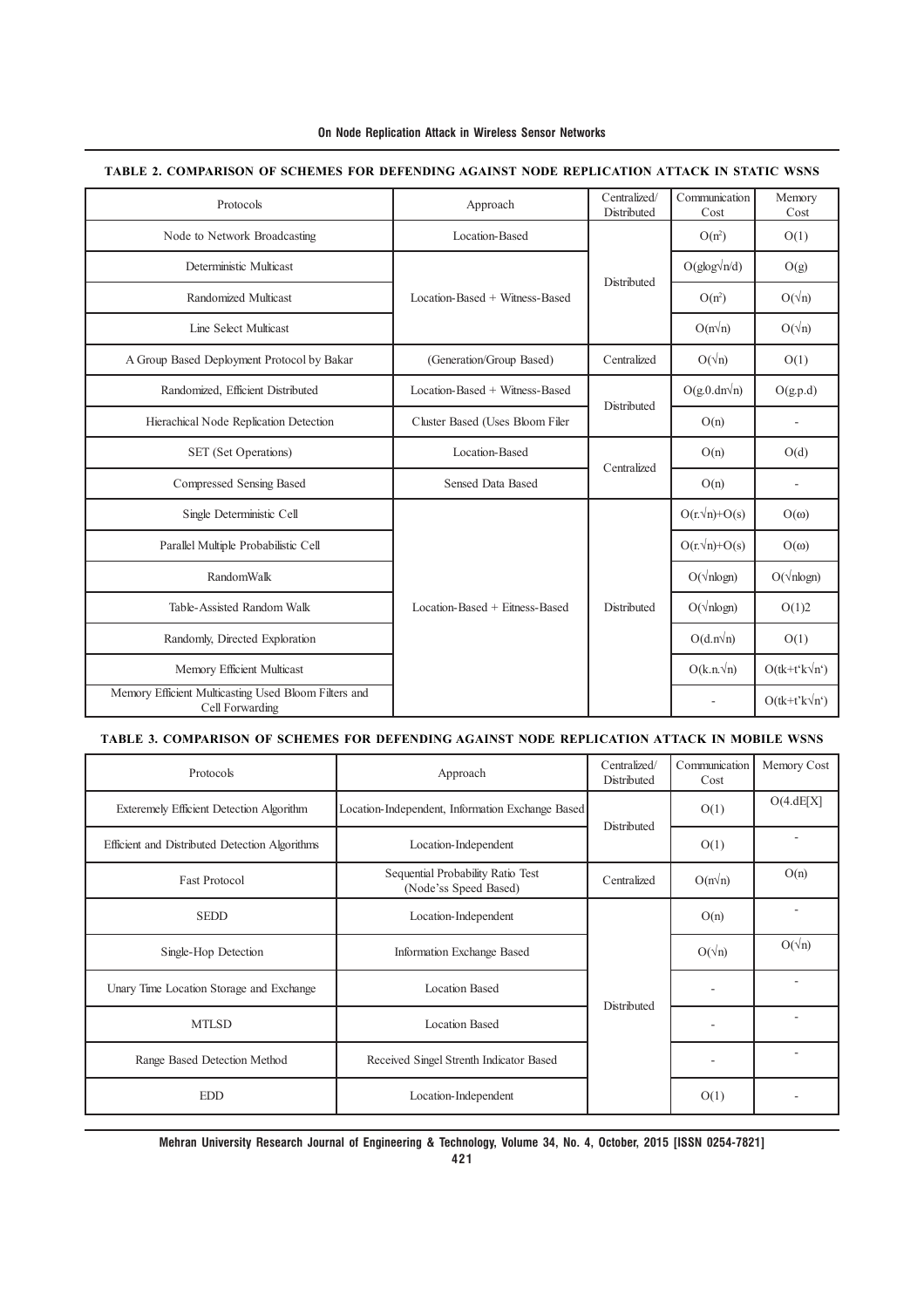#### **4.3 Probabilistic Analysis**

Although many schemes for detecting node replication attacks for WSNs have been proposed, but not all of them are capable of detecting 100% replica nodes in practical. Hence in order to select the best suited protocol for a particular WSNs application, it is necessary to know the protocol's probability for detecting node replication attack.

Table 4 shows probability of detecting replica nodes of 11 protocols. The reason to provide probabilistic analysis of these selective schemes and protocols is twofold: firstly these are very commonly used and well known schemes to detect node replication attacks in WSNs, and secondly literature on node replication attacks does not provide adequate probabilistic information for other schemes and protocols.

P is Probability, a is Directly Proportional, t is Number of Steps/Walk, Pr is The Probability of Neighbor Decides to Forard the Location Claim, m is Number of Measurements, pn is Probability of Neighbor Decides to Forward the Location Claim, nc is Number of Compromized Nodes, L is Length of Line, Ln is Number of Line Segments, and R is Range.

#### **5. CONCLUSION**

This paper presented a comprehensive review on one of the very critical security threat – node replication attack – in WSNs. A detailed classification of the state-of-the-art on node replication attack resiliency protocols, schemes and algorithms for both static as well as mobile WSNs is presented. The paper also presented the comparative analysis of the classified approaches in terms of communication cost, memory cost and the method used

| Protocols                     | Number of Nodes Deployed | Probability (%) | Depending Factor                                    |
|-------------------------------|--------------------------|-----------------|-----------------------------------------------------|
| N <sub>2</sub> N <sub>B</sub> | 1000                     | 100             | ۰                                                   |
| <b>RM</b>                     | 1000                     | 63              | ٠                                                   |
| LSM                           | 1000                     | 72              | $(P \alpha L)$ and $(P \alpha Ln)$                  |
| <b>RED</b>                    | 1000                     | 88              | ٠                                                   |
| Hnrda                         | 200-600                  | 90              | $P \alpha$ nc                                       |
| <b>CSI</b>                    | 1000                     | 100             | $P \alpha$ m                                        |
| ${\rm SDC}$                   | 1000                     | 86              | $P \alpha$ pr                                       |
| P-MPC                         | 1000                     | 95              | With t=9, P $\alpha$ (t)                            |
| <b>RAWL</b>                   | 1000                     | 95              | With $t=9$ , $\alpha$ P(t)                          |
| <b>TRWL</b>                   | 1000                     | 95              | With $t=9$ , $\alpha$ P(t)                          |
| <b>RDBM</b>                   | 1000                     | 100             | With Range = 6m ( $P\alpha N$ ) and ( $P\alpha R$ ) |

#### **TABLE 4. VARIOUS NODE REPLICATION SCHEME'S PROBABILITY OF DETECTING REPLICATED NODES IN WSNS**

P is Probability,  $\alpha$  is Directly Proportional, t is Number of Steps/Walk, Pr is The Probability of Neighbor Decides to Forard the Location Claim, m is Number of Measurements, pn is Probability of Neighbor Decides to Forward the Location Claim, nc is Number of Compromized Nodes, L is Length of Line, Ln is Number of Line Segments, and R is Range.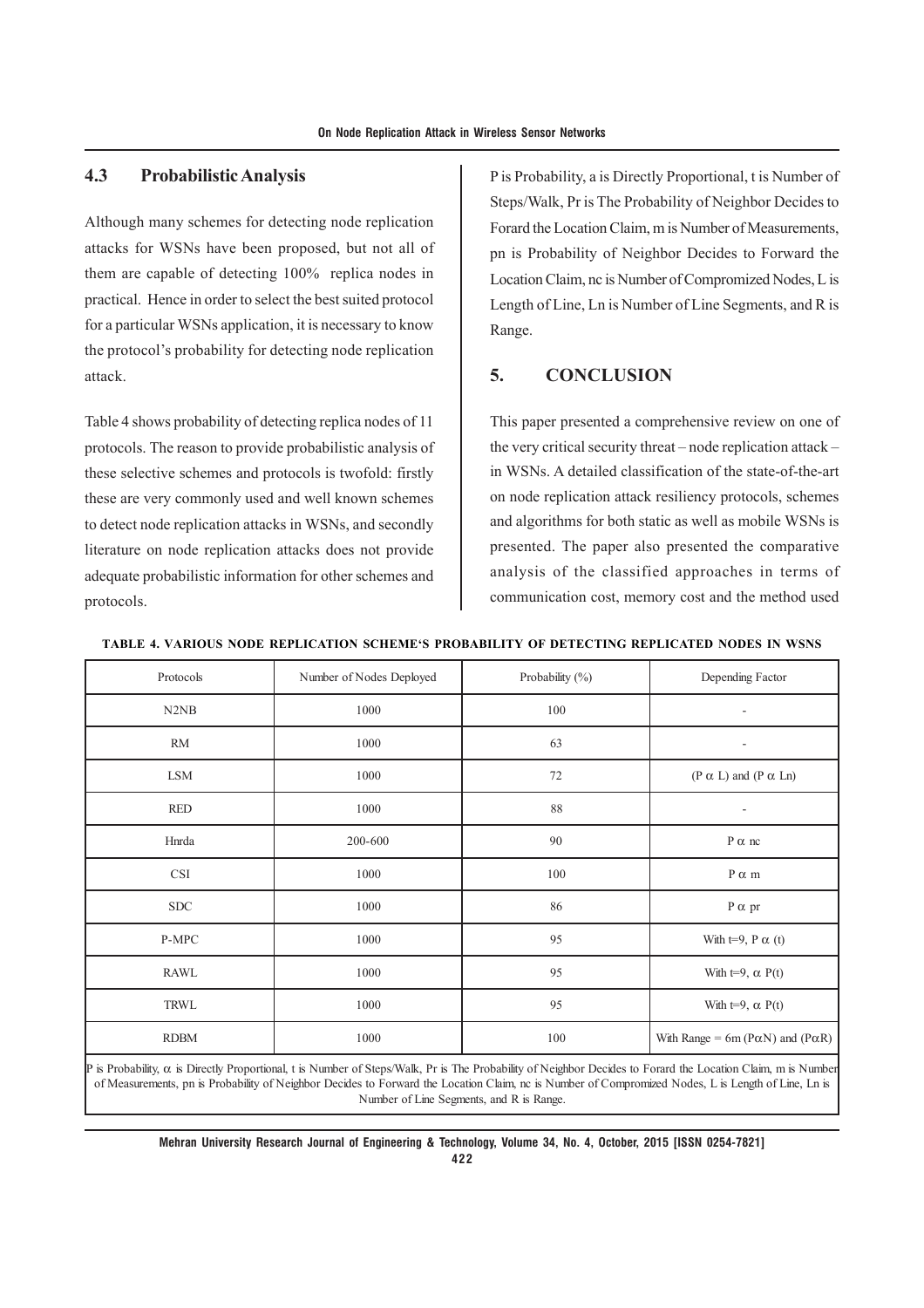in these proposed node replication attack resiliency schemes. In addition to this, the probabilistic analysis of the eleven protocols is also presented. We advocate that this paper serves the purpose of complete guide for newbie researchers working in the domain of security of WSNs as well as for WSNs application developers to incorporate the best suited replica detection strategy to their applications.

### **ACKNOWLEDGEMENT**

The research work presented in this paper is mainly carried out by the first author as part of her M.Phil. research, Institute of Mathematics & Computer Science, University of Sindh, Jamshoro, Pakistan.

#### **REFERENCES**

- [1] Padmavathi, G.M.D.S., "A Survey of Attacks, Security Mechanisms and Challenges in Wireless Sensor Networks", International Journal of Computer Science and Information Security, Volume 4, No. 1, 2009.
- [2] Singh, M.M., Ankita, S., and Jyotsna, K.M., "Towards Techniques of Detecting Node Replication Attack in Static Wireless Sensor Networks", International Journal of Information and Computation Technology, Volume 4, No. 2, 2014.
- [3] Ansari, M.H.V.T., "Classification And Aanalysis Of Clone Attack Detection Procedures in Mobile Wireless Sensor Networks", International Journal of Scientific and Research Publications, Volume 2, No. 11, 2012.
- [4] Sagar, C.J.G.N., "Survey on Distributed Detection of Clone Attacks in Wireless Sensor Networks", 2014.
- [5] Choi, H., and Thomas, S.Z., "SET: Detecting Node Clones in Sensor Networks", Proceedings of 3rd International Conference on Security and Privacy in Communications Networks and the Workshops-SecureComm, 2007.
- [6] Bekara, C., "Defending Against Nodes Replication Attacks on Wireless Sensor Networks", 2012.
- [7] Yu, C.M., "CSI: Compressed Sensing-Based Clone Identification in Sensor Networks", Proceedings of 8th IEEE International Workshop on Sensor Networks and Systems for Pervasive Computing, 2012.
- [8] Parno, B.J., "Distributed Detection of Node Replication Attacks in Sensor Networks", Master Thesis, 2005.
- [9] Bryan, P.A.P, and Gligor, V., "Distributed Detection of Node Replication Attacks in Sensor Networks", IEEE Symposium on Security and Privacy, pp. 49-63, 2005.
- [10] Conti, C., "A Randomized, Efficient, and Distributed Protocol for the Detection of Node Replication Attacks in Wireless Sensor Networks", Proceedings of 8<sup>th</sup> ACM International Symposium on Mobile Ad Hoc Networking and Computing, 2007.
- [11] Conti, M., "Distributed Detection of Clone Attacks in Wireless Sensor Networks", IEEE Transaction on Dependable and Secure Computing, 2011.
- [12] Zeng, Y., "Random-Walk Based Approach to Detect CloneAttacks in Wireless Sensor Networks", IEEE Journal on Selected Areas in Communications, Volume 28, No. 5, 2010.
- [13] Li, Z., and Gong, G., "Randomly Directed Exploration: An Efficient Node Clone Detection Protocol in Wireless Sensor Networks", IEEE 6<sup>th</sup> International Conference on Mobile Ad Hoc and Sensor Systems, 2009.
- [14] Znaidi, W.M.M., and Ubéda, S., "Hierarchical Node Replication Attacks Detection in Wireless Sensor Networks", International Journal of Distributed Sensor Networks, 2013.
- [15] Xia, D., and Vlajic, N., "Near-Optimal Node Clustering in Wireless sensor Networks for Environment Monitoring", Proceedings of IEEE 21st International Conference on Advanced Information Networking and Applications, 2007.
- [16] Zhu, B., "Efficient Distributed Detection of Node Replication Attacks in Sensor Networks", Proceedings of IEEE 23rd International Conference on Computer Security Applications, 2007.